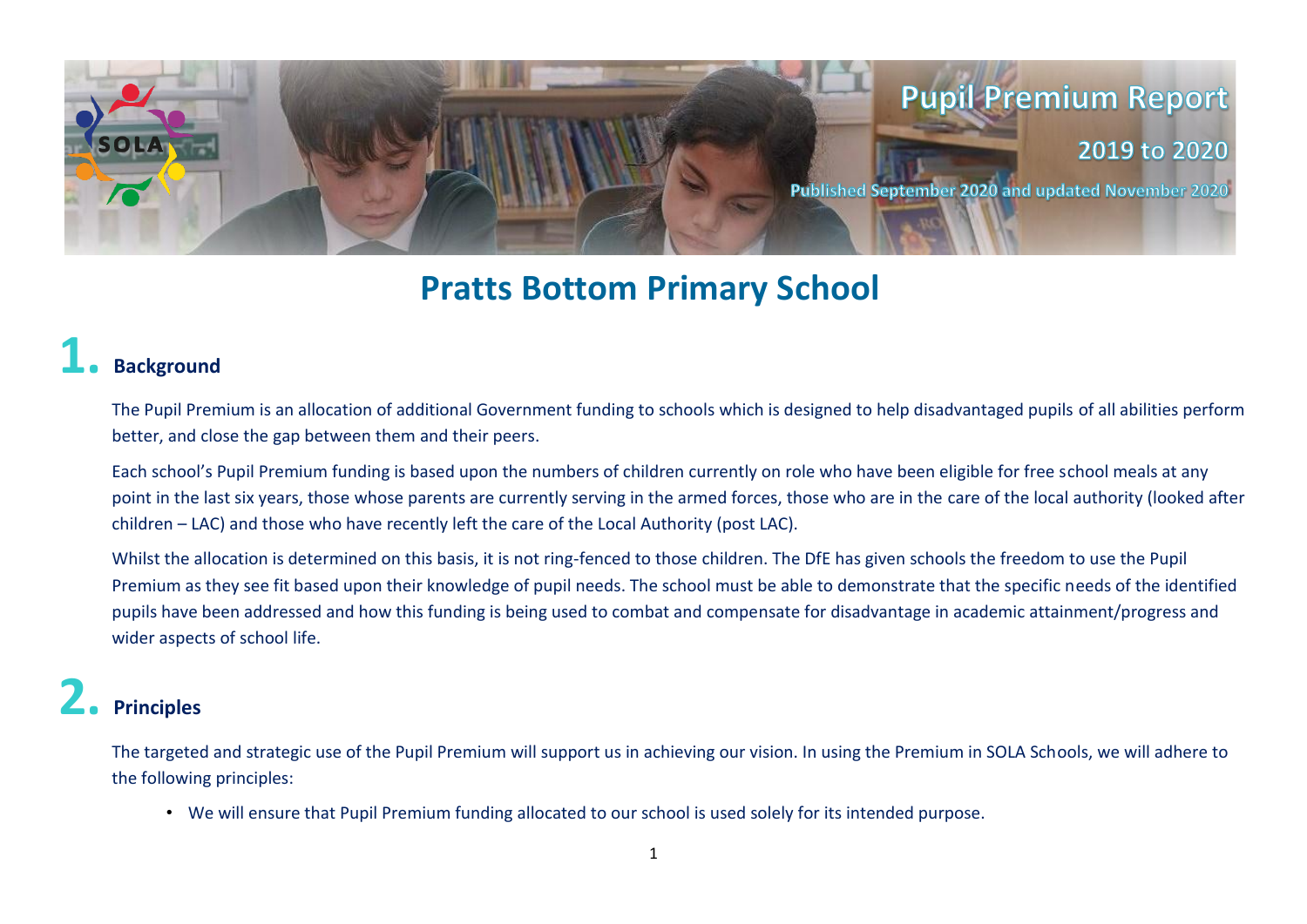- We will ensure that teaching and learning opportunities meet the needs of all the pupils.
- We will ensure that appropriate provision is made for pupils who belong to vulnerable groups. This includes ensuring that the needs of socially disadvantaged pupils are adequately assessed and addressed.
- In making provision for socially disadvantaged pupils, we recognise that not all pupils who receive free school meals will be socially disadvantaged.
- We also recognise that not all pupils who are socially disadvantaged are registered or qualify for free school meals. We reserve the right to allocate the Pupil Premium funding to support any pupil or group of pupils the school has legitimately identified as being socially disadvantaged.
- Pupil Premium funding will be allocated following a needs analysis. Limited funding and resources means that not all children receiving free school meals will be in receipt of Pupil Premium intervention at one time.
- We will be transparent in our reporting of how we have used the Pupil Premium.
- We will ensure there is regular, robust monitoring and evaluation in place to account for the use of the Pupil Premium involving the Local Governing Body.
- We will use the latest evidence based research on strategies, approaches and interventions which are proven to narrow the attainment gaps and adapt these as necessary to meet the needs of our pupils.

## **3. Understanding Barriers to Success**

At SOLA we understand that challenging socio-economic circumstances can create additional barriers to success for children, and we are clear that these challenges can be overcome when parents and schools work together in partnership. Research and evidence about tackling educational disadvantage means that we must first identify barriers to learning. For periods of time in their lives disadvantaged children in SOLA schools may experience some, none or even all of the following:

- Limited opportunities for enriching educational, social and cultural experiences which support the development of knowledge and social/cultural capital (the essential knowledge and social skills pupils need to succeed in life).
- Limited pre-school experiences leading to:
	- $\circ$  Language deficit both a gap in vocabulary and a lack of ability to manipulate language for effect. This can lead to difficulties engaging and some poor behaviour if children are unable to communicate their needs effectively;
	- o Limited mathematical/numerical knowledge;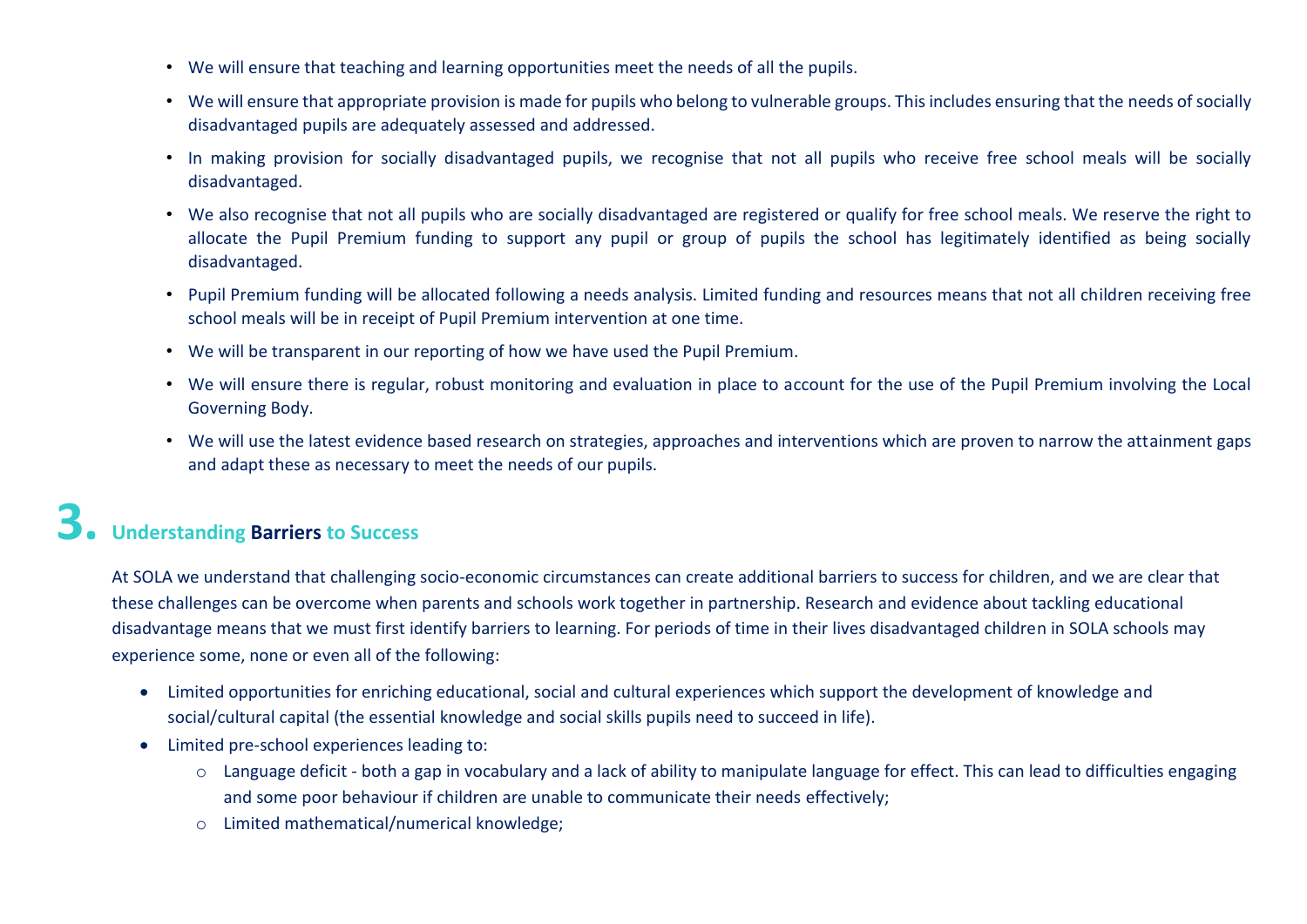- o A lack of metacognitive strategies. Metacognition refers to one's awareness of, and ability to, regulate one's own thinking. Successful learners understand their strengths and weaknesses and plan and manage their learning opportunities.
- A diminished sense of well-being, low self-esteem and low confidence, which can all impact on a child's learning behaviours and mental health.
- Higher mobility and housing arrangements beyond a person's control. Overcoming the barriers that result from disadvantage can be a lengthy process which can be further disrupted or delayed when children move between schools.
- Financial and economic pressures which can lead to complex family, support and working arrangements for parents, sometimes causing children to miss out on enrichment opportunities and parents to be less engaged with the school.

#### **4. How we measure the impact of Pupil Premium expenditure.**

The methods used to measure the impact of pupil premium spending generally depend upon the nature of each action taken. We have therefore included a separate 'Impact' column for each action taken. In addition, each year the Government publish data based on the progress made by groups of children between the end of Key Stage One (Year Two) and the end of Key Stage Two (Year Six).

### **5. Analysis of Pupil Premium Spending**

The Governors at this school review the impact of Pupil Premium Spending each term, and their discussions are recorded in the minutes of their meetings. At the end of each academic year the overall impact of the actions taken, and suggested next steps, are recorded in the table above. A review of the impact of Pupil Premium spending across the South Orpington Learning Alliance is carried out once each year.

A Pupil Premium Strategy Review will be carried out each Autumn Term.

### **6. How we used Pupil Premium Funding in the Academic Year 2019-2020**

In the academic year 2019 to 2020, the school received £10,220 of Pupil Premium funding. No additional funds were carried forward from the previous year. There were 11 pupils out of a total of 83 (13%) who attracted the Pupil Premium to the school. Table 1 (overleaf) outlines how these funds were used and their impact. During Lockdown 27% (3 out of 11 pupils) of the disadvantaged children attended school daily, receiving 1:1 support for their learning. Since June, 1<sup>st</sup> a further 27% of the disadvantaged children have returned to school, in Reception, Year 1 and Year 6.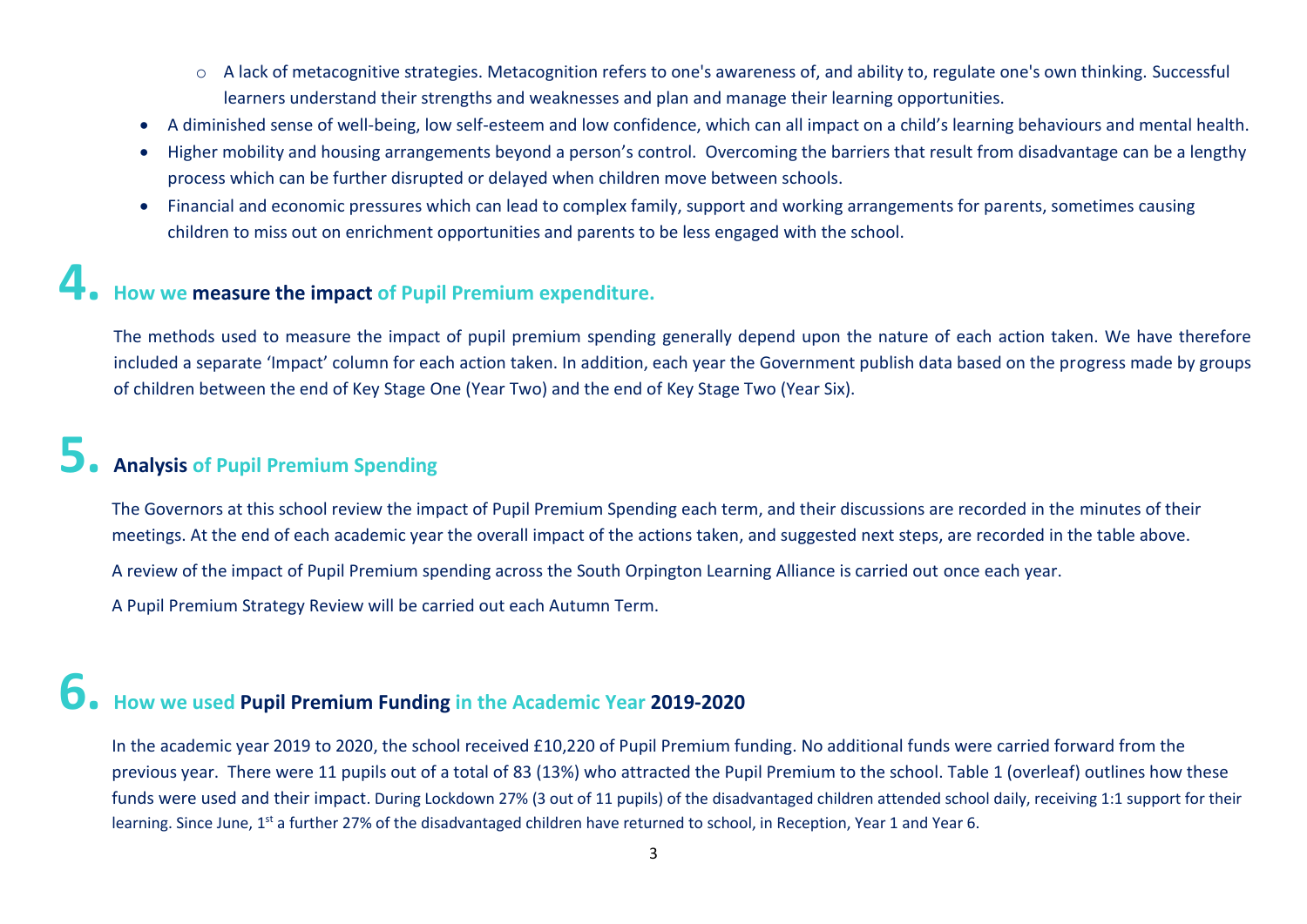| <b>Rationale/Barrier</b><br>addressed                                                                                                                                   | Target group(s)                                                                                                                                        | <b>Actions taken</b>                                                                                                                                                                                                            | <b>Funding Allocation</b> | Impact/outcomes                                                                                                                                                                                                                                                                                                                                                                                                                                                  | <b>Next Steps/recommendations</b>                                                                                                                                                                                                                                                                                                                              |
|-------------------------------------------------------------------------------------------------------------------------------------------------------------------------|--------------------------------------------------------------------------------------------------------------------------------------------------------|---------------------------------------------------------------------------------------------------------------------------------------------------------------------------------------------------------------------------------|---------------------------|------------------------------------------------------------------------------------------------------------------------------------------------------------------------------------------------------------------------------------------------------------------------------------------------------------------------------------------------------------------------------------------------------------------------------------------------------------------|----------------------------------------------------------------------------------------------------------------------------------------------------------------------------------------------------------------------------------------------------------------------------------------------------------------------------------------------------------------|
| To support children with<br>their barriers to learning<br>within the classroom and<br>at unstructured times of<br>the day.                                              | All disadvantaged<br>children                                                                                                                          | Targeted support for<br>children within the<br>classroom.<br>Interventions for all<br>disadvantaged<br>children.                                                                                                                | £8020                     | 50% (5 out of 10) of disadvantaged children are on<br>track against their prior attainment in Reading.<br>50% (5 out of 10) of disadvantaged children are on<br>track against their prior attainment in Writing.<br>60% (6 out of 10) of disadvantaged children are on<br>track against their prior attainment in Maths.<br>School have been in close contact with the parents of<br>disadvantaged children during the Lockdown, offering<br>support and advice. | Support to continue within the<br>classroom to support children<br>with their barriers to learning.<br>Individual targets have been set<br>for each child on the class<br>provision maps and individual<br>provision maps where<br>appropriate. Therefore support<br>will continue for these children<br>through interventions alongside<br>classroom support. |
| To ensure all<br>disadvantaged children<br>have access to the full<br>range of extra curriculum<br>activities on offer at the<br>school.                                | All disadvantaged<br>children                                                                                                                          | Fund extra<br>curriculum activities<br>for children                                                                                                                                                                             | £750                      | Children were able to access extra curriculum<br>activities, broadening their experiences and building<br>on their self-esteem. Consequently, this had a<br>positive impact on their learning enabling them to<br>their individual targets. Guitar lessons, Martial Arts<br>and Sports clubs were provided for the children                                                                                                                                      | This provision will continue to<br>improve the experiences and to<br>build the self-esteem of<br>disadvantaged children.<br>Therefore, having a positive<br>impact on their learning and<br>enabling them to achieve their<br>individual targets.                                                                                                              |
| To ensure disadvantaged<br>children have access to<br>these invaluable learning<br>opportunities.                                                                       | All disadvantaged<br>children                                                                                                                          | Disadvantaged<br>children were<br>supported with<br>funding for trips,<br>residential and<br>provided with<br>uniform.                                                                                                          | £250                      | Children were able to access trips. Specific children<br>were provided with some uniform. This encouraged<br>our inclusive practice at Pratts Bottom, raising self -<br>esteem and confidence amongst their peers. This had<br>a positive impact on their learning, supporting them<br>to achieve their individual targets.                                                                                                                                      | This provision will continue to<br>ensure disadvantaged children<br>have access to these learning<br>opportunities enabling them to<br>be part of the school community.                                                                                                                                                                                        |
| <b>External Advisors: Speech</b><br>and Language,<br>Educational psychologist<br>and dyslexia support<br>teacher to support the<br>individual needs of the<br>children. | All children with SEND<br>who are also<br>disadvantaged (71%, 5<br>out of 7 children, of our<br>disadvantaged children<br>are on the SEND<br>register) | All children with SEND<br>who are also<br>disadvantaged<br>received support<br>from our outside<br>professionals. Their<br>advice was<br>disseminated to<br>parents, teachers and<br>TAs working with the<br>specific children. | £1200                     | Advice was taken to set and support children with<br>their individual targets on their provision maps.<br>Advice was shared and implemented by parents and<br>staff working with the specific children.<br>Reports were provided from the outside professionals<br>towards EHC and PRA assessments.                                                                                                                                                              | Continued support for these<br>children through our SALT,<br>Dyslexic support teacher and EP<br>to enable them to achieve their<br>individual targets.                                                                                                                                                                                                         |
| Total:                                                                                                                                                                  |                                                                                                                                                        |                                                                                                                                                                                                                                 | £10,220                   |                                                                                                                                                                                                                                                                                                                                                                                                                                                                  |                                                                                                                                                                                                                                                                                                                                                                |

Table 2. The progress of disadvantaged pupils within each year group in this school in the academic year 2019 to 2020 is as follows: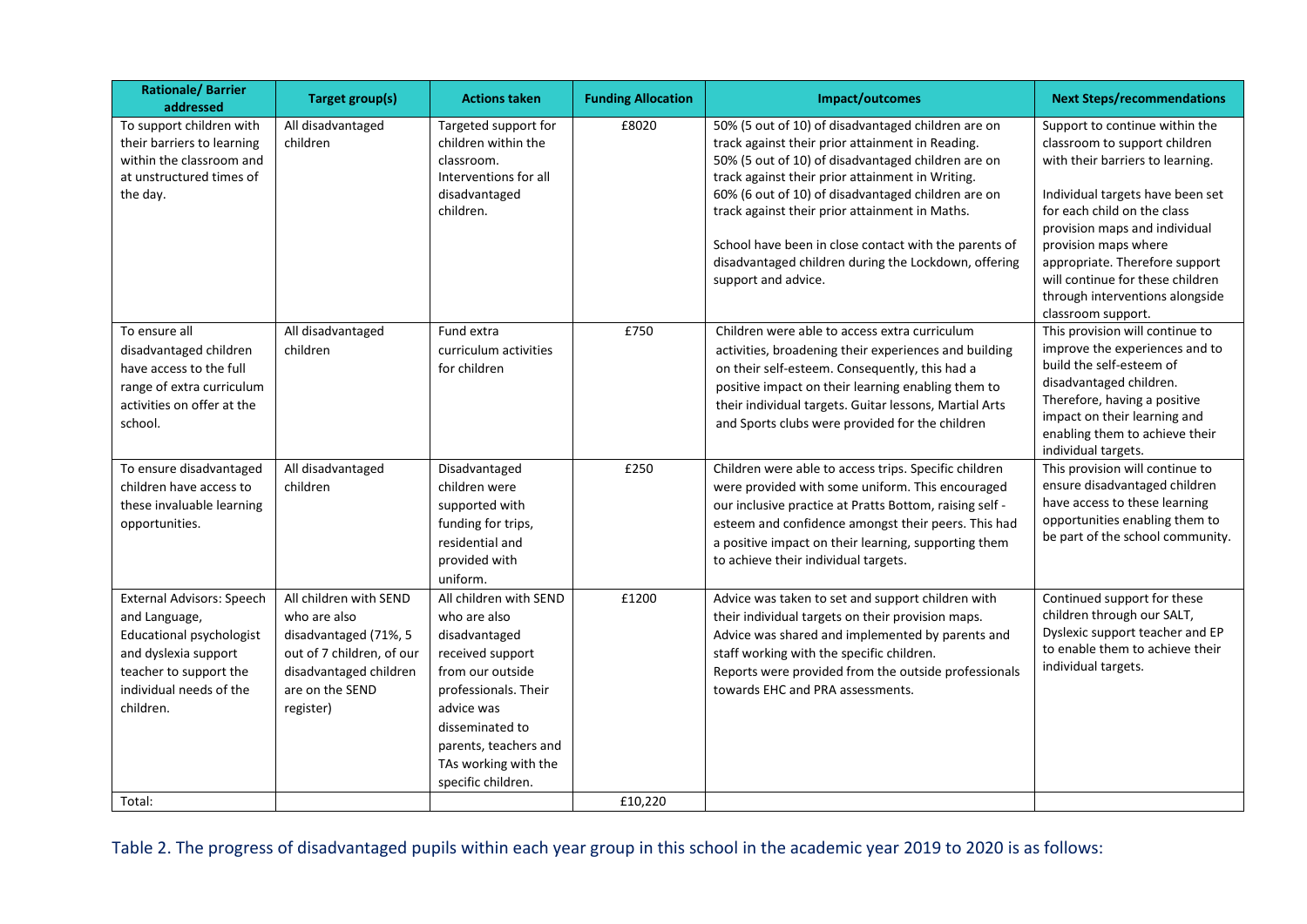| <b>Year Group</b> | <b>Number of PP pupils</b> | Percentage of disadvantaged pupils making expected or better than expected progress |                |                    |  |  |
|-------------------|----------------------------|-------------------------------------------------------------------------------------|----------------|--------------------|--|--|
|                   |                            | <b>Reading</b>                                                                      | <b>Writing</b> | <b>Mathematics</b> |  |  |
| Reception         |                            |                                                                                     |                | 100%               |  |  |
|                   |                            | 100%                                                                                | 50%            | 100%               |  |  |
|                   |                            |                                                                                     |                |                    |  |  |
|                   |                            |                                                                                     | 100%           | 100%               |  |  |
|                   |                            | 100%                                                                                | 100%           | 100%               |  |  |
|                   |                            | 50%                                                                                 |                | 50%                |  |  |
|                   |                            | 100%                                                                                | 100%           |                    |  |  |

Table 3. The overall progress to the end of Key Stage Two made by disadvantaged pupils in this school is as follows:

There is no data due to COVID. Government guidelines suspended testing.

|                    | 2019 | 2018 | 2017 | School average for non- | National average for non-<br>disadvantaged pupils (2019) $\vert$ disadvantaged pupils (2019) |
|--------------------|------|------|------|-------------------------|----------------------------------------------------------------------------------------------|
| Reading            | N.A  |      |      |                         |                                                                                              |
| <b>Writing</b>     | N.A  |      |      |                         |                                                                                              |
| <b>Mathematics</b> | N.A  |      |      |                         |                                                                                              |

# **7. How we plan to use Pupil Premium Funding in the Academic Year 2020-2021**

In the academic year 2020 to 20201, the school expects to receive £15,795 of Pupil Premium funding. No additional funds will be carried forward from the previous year. There are 10 pupils out of a total of 83 (12%) who attract the Pupil Premium for the school in this academic year. Table 3 (below) outlines how we intend to use these funds and the intended impact.

| <b>Rationale/Barrier to be</b><br>addressed                                                                             | Target group(s)            | <b>Actions to be taken</b>                                                                                 | <b>Funding</b><br><b>Allocation</b> | Intended impact                                                                                                                                                                                 | <b>Next Steps/recommendations</b> |
|-------------------------------------------------------------------------------------------------------------------------|----------------------------|------------------------------------------------------------------------------------------------------------|-------------------------------------|-------------------------------------------------------------------------------------------------------------------------------------------------------------------------------------------------|-----------------------------------|
| To support children with their<br>barriers to learning within the<br>classroom and at unstructured<br>times of the day. | All disadvantaged children | Targeted support for children<br>within the classroom.<br>Interventions for all<br>disadvantaged children. | £10,660                             | Children to be on track with<br>their prior attainment and to<br>make expected progress in<br>Reading, Writing and Maths.<br>To achieve their individual<br>targets on their provision<br>maps. |                                   |